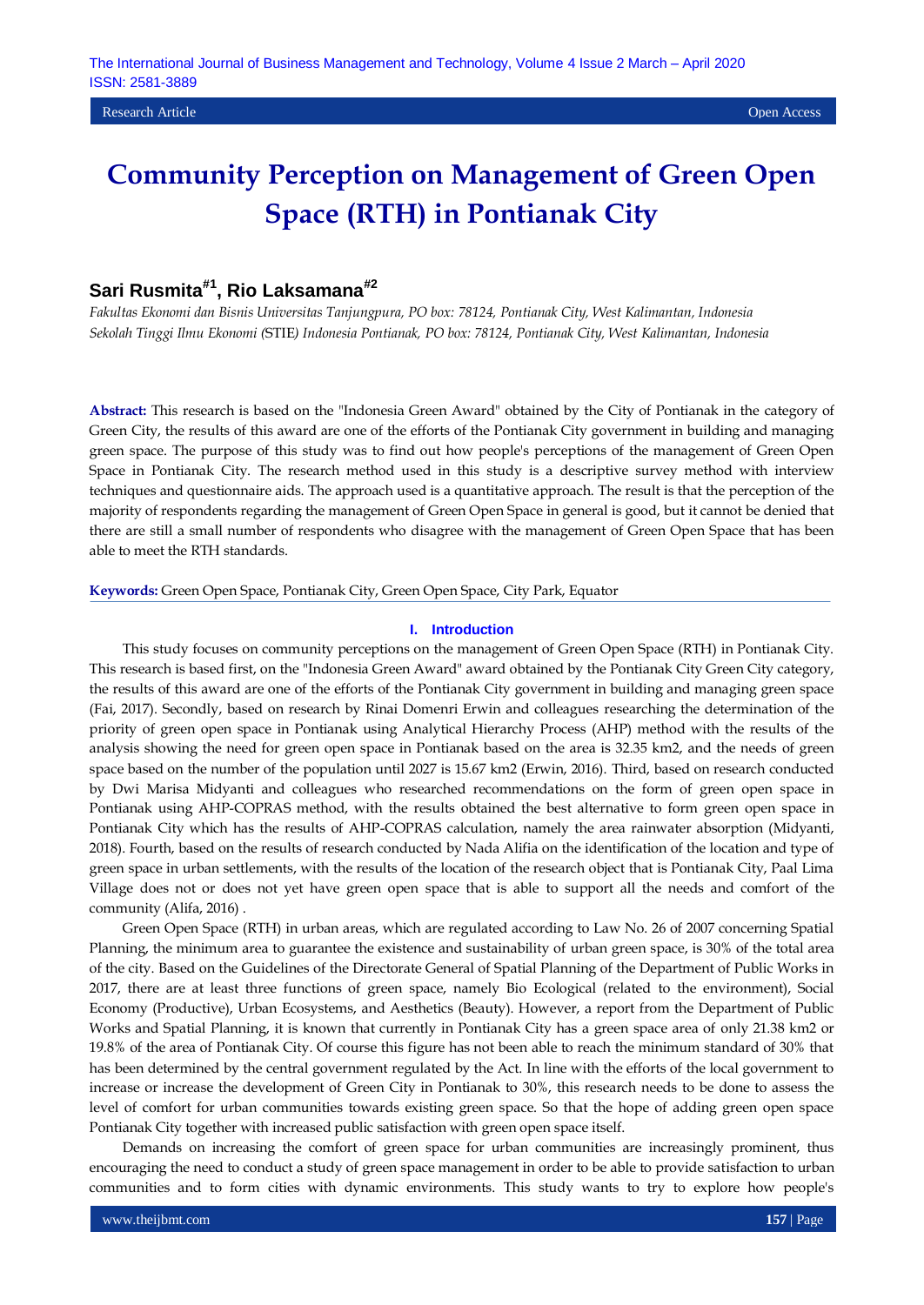perceptions of the management of Green Open Space in Pontianak City. Researcher Contribution; first, theoretically this research can provide benefits for the development of discourse in the field of management and development of Green Open Space. Second, Provide information about public perceptions of the management of Green Open Spaces in Pontianak City. Indirectly provide a view of the government both in the city of Pontianak and in other areas, in managing and developing Green Open Space.

#### **II. Empirical Study**

Public perception can be a potential success in the development and management of Green Open Space in Pontianak City. Community participation in the management and development of Green Open Space is very important, this effort is to prevent the occurrence of irregularities in the use of Green Open Space (Januarisa, 2015). Management management in the maintenance of good Green Open Space is involving the community to become the manager of Green Open Space, by making a shared responsibility for creating a dynamic Green Open Space (Husna, 2017).

The influence of the quality of the Green Open Space on the motivation to visit the community greatly influences, the quality of the Green Open environment which consists of elements of cleanliness, security, visitor circulation, park vitality, park supporting facilities, image (impression) of a park, as well as the aesthetics of the park have a positive influence on motivation and desire to visit respondents. From these seven variables, each has a different effect on the respondent. This can be seen from the condition of the existing parks and management efforts in each park (Fatwadi, 2011).

One of the Green Open Spaces owned by Pontianak City, Waterfront City, has a positive impact on the development of Pontianak City tourism, especially in locations on the Kapuas river bank. Its location is close to the harbor of Pontianak City, so it plays a big role on the mobility and attractiveness of tourism in Pontianak City. The influence of existing potential makes a natural attraction that not all attractions in the city or region. The efforts according to Pontianak City government plans in the 2013-2033 RTRW and RPJMN 2015-2019 that the management of the Spatial Park of Kapuas Park reflect 4 design strategies namely continuity, variety, connections and sequences, so as to create tourist destinations that facilitate recreational activities based on waterfront city (Andrasmoro, 2018).

Public perception of the management of urban parks (RTH) in the city of Bandung is quite good, but not a few also have the opposite perception. They stated that the management of city parks was not well maintained, lack of cleanliness and inadequate completeness of the park, and the maintenance of the park was still carried out incidentally by the management agency. Then discovered the fact that there is no institutional system that can accommodate all stakeholders in the management of city parks (Setiawan, 2017).

Positive results are shown in the perception of the people of the city of Palu on the existence of Green Open Space park GOR. The surrounding community uses the Green Open Space of the GOR park as a place to make a living, which can bring income to the community. And the green open space of the GOR park becomes one of the general targets for the community to interact socially between individuals (Lestari, 2016).

Green Open Space Indicates Integrity Teaching located at Jalan Ahmad Yani General Pekanbaru City with a fairly large area, utilized well by the city community to carry out recreational activities, sports activities, economic activities, interacting activities, and as a waiting room for bus stops. City communities as users are of the opinion that the existence of Green Open Space Indicates Integrity Teaching (Pratama, 2018).

The quality of urban parks (RTH) as a public space in the city of Surakarta shows that the elements of a city park with good conditions include the level of activity, while the elements of user service, meaningfulness and ease of access are at moderate conditions. The quality of city parks in Surakarta, namely the Park Complex of Manahan Stadium and Taman Balekambang, are in moderate condition. Based on the theory, issues, and analysis results related to city parks, the results are obtained that the quality of urban parks in the city of Surakarta is in good condition (Pramoto, 2019).

#### **Conceptual Framework**



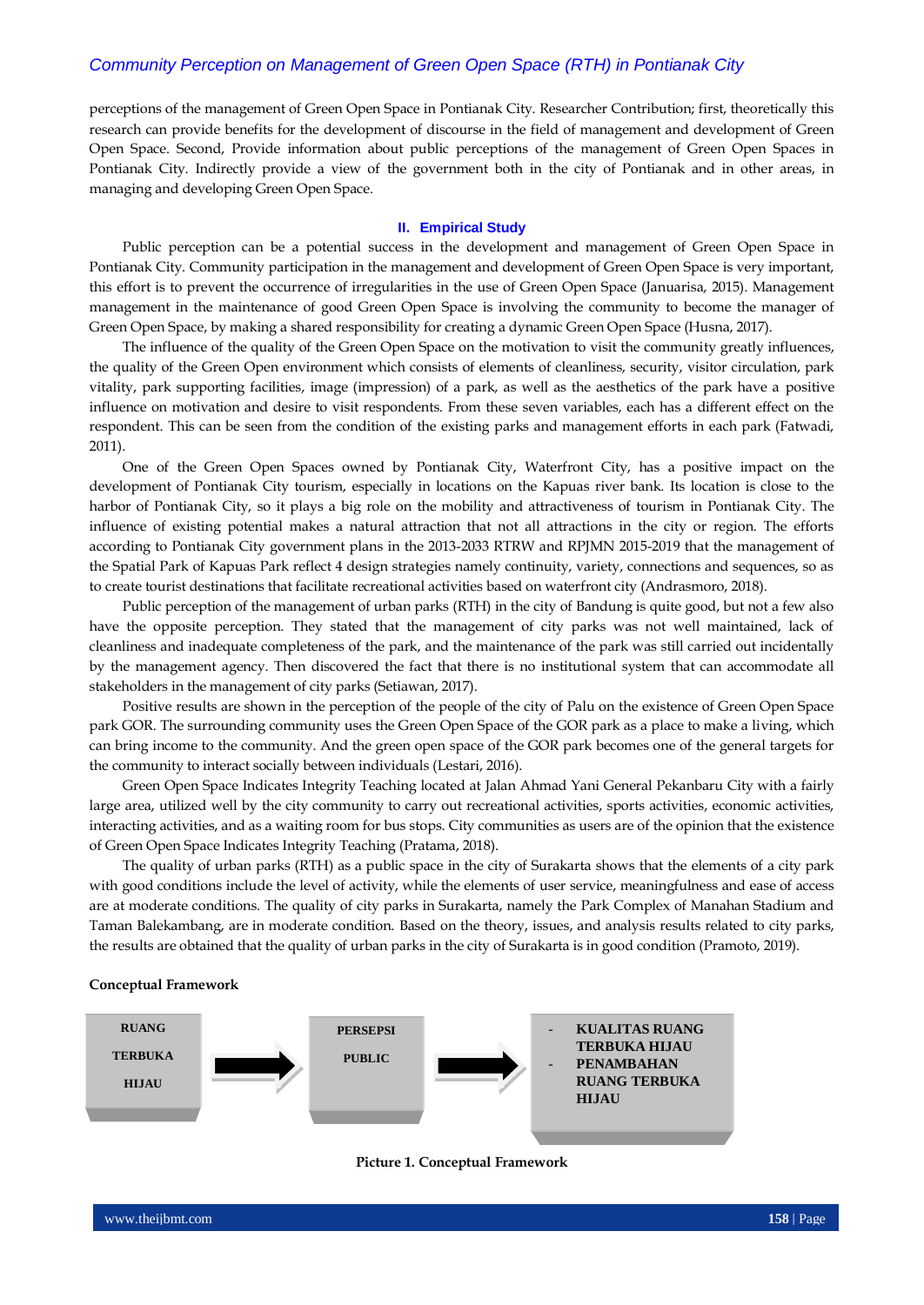#### **III. Research Methods**

The research method used in this study is a descriptive survey method with interview techniques and questionnaire aids. The approach used is a quantitative approach. This research was conducted at the Green Open Space owned by Pontianak City in West Kalimantan province. The data used in this study were sourced from primary data and secondary data. Primary data were collected using questionnaire, interview and observation techniques. The population is visitors and have been to the location of the Green Open Space owned by the Pontianak City government. As for the sample in this study, there were 150 visitors of green open space in Pontianak City.

Data analysis was performed using qualitative analysis with a Likert scale model approach. According to Sugiyono (Sugiono, 2016), Likert scale is used to measure the attitudes, opinions and perceptions of a person or group of people about social phenomena.

#### **IV. Discussion**

To find out community perceptions on the management of Green Open Space (RTH) in Pontianak City will be analyzed based on the effective green space dimensions. There are four elements that become dimensions of effective green space and provide benefits to explain the discussion under study (Carmona, 2008), namely:

- 1) Comfort, is an element of user security from intrusion.
- 2) Relaxation, is comfort with man-made elements.
- 3) Passive and Active engagement, are elements of activities that are active or passive.
- 4) Discovery, is an element of activity that is attractive.

In the following, the researcher will describe the results of the research in the field based on the four dimensions of green space that have been described above and each of these dimensions is described as indicators as follows:

1) **Green Open Space Provides Means And Infrastructure In Supporting The Safety Of Visitors**

|                      |    |                         |    |               |                |               |                          |                  |    | Table 1. Community I Citephons of Facinties and minastracture in Orech Open Space |       |               |
|----------------------|----|-------------------------|----|---------------|----------------|---------------|--------------------------|------------------|----|-----------------------------------------------------------------------------------|-------|---------------|
| <b>Selection</b>     |    | The Equator<br>Monument |    | Waterfront    |                | Korem         |                          | Akcaya<br>Garden |    | Untan<br>Garden                                                                   | Total | F             |
|                      | N  | $^{0}/_{0}$             | N  | $\frac{0}{0}$ | N              | $\frac{0}{0}$ | N                        | $\frac{0}{0}$    | N  | $\frac{0}{0}$                                                                     | N     | $\frac{0}{0}$ |
| Strongly agree       |    |                         | 1  | 3,33          | 2              | 6,67          | $\overline{\phantom{0}}$ | -                | 5  | 16,67                                                                             | 8     | 5,33          |
| Agree                | 11 | 36,66                   | 17 | 56,67         | 15             | 50.00         | 13                       | 43,34            | 13 | 43,33                                                                             | 70    | 46,6<br>7     |
| Neutral              | 11 | 36,67                   | 1  | 3,33          | $\overline{4}$ | 13.33         | 10                       | 33,33            | 9  | 30,00                                                                             | 35    | 23,3<br>3     |
| Disagree<br>Strongly | 8  | 26,67                   | 11 | 36,67         | 8              | 26,67         | 7                        | 23,33            | 3  | 10,00                                                                             | 36    | 24,0<br>0     |
| Disagree             | ٠  |                         | -  |               | 1              | 3,33          | -                        |                  |    |                                                                                   | 1     | 0,67          |
| Amount               | 30 | 100                     | 30 | 100           | 30             | 100           | 30                       | 100              | 30 | 100                                                                               | 150   | 100           |

**Table 1.** Community Perceptions of Facilities and Infrastructure in Green Open Space

Source: processed data, 2019

Based on interviews with visitors they were of the opinion that the facilities and infrastructure to support security had good security, the banks of the river had been given a barrier, and there were employees to guard historical objects in the Equator Monument. As for those who disagree, say that security is still relatively standard, there is no special security in uniform, except if the location has a large event, and there is no security post. The Waterfront respondents who disagreed, argued that the length of the location of the area was not comparable to the existing security posts, moreover the security posts were not regularly maintained (sometimes empty). As a result, the location of the area is occupied by illegal traders who create green space locations.

RTH Korem has been managed well, visible security patrol on duty, the presence of CCTV, the visiting hours limit, guardrail, and park lighting. As for disagreeing, respondents consider that there are still many thugs who roam in the open space. Respondents of RTH Akcaya Garden rate, RTH does not have a security post, does not have a security / security, and does not have CCTV, so visitors do not feel safe. RTH Untan Garden, respondents considered that they do not have a large parking space, so parking capacity is limited to far from existing security monitoring.

2) **Availability of Security Guarantees in the event of Damage and Loss in the Garden Area**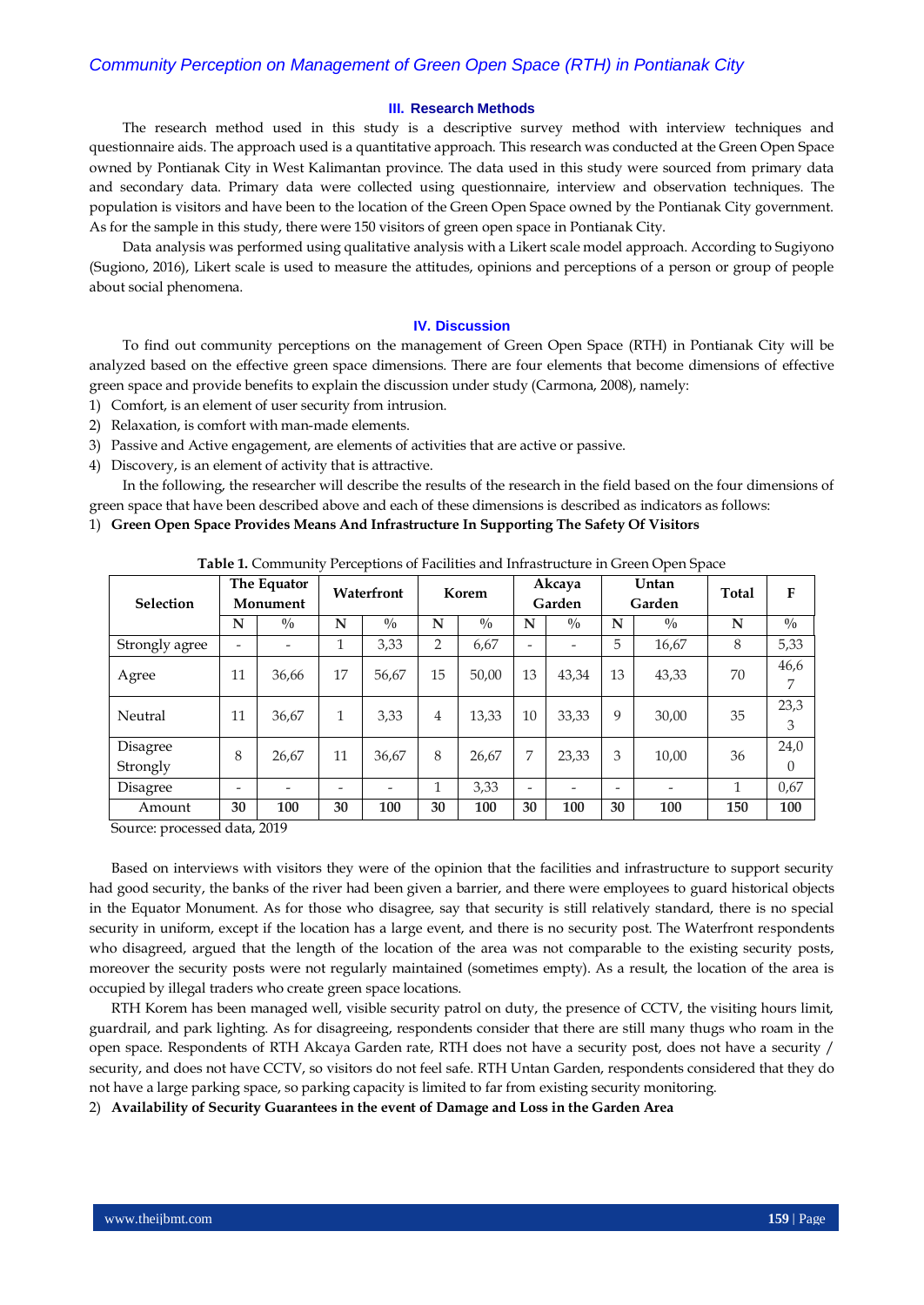| <b>Selection</b>     |                | The Equator<br>Monument  |                          | Waterfront  |                | Korem         |    | Akcaya<br>Garden |                          | Untan<br>Garden          | Total | F             |
|----------------------|----------------|--------------------------|--------------------------|-------------|----------------|---------------|----|------------------|--------------------------|--------------------------|-------|---------------|
|                      | N              | $^{0}/_{0}$              | N                        | $^{0}/_{0}$ | N              | $\frac{0}{0}$ | N  | $\frac{0}{0}$    | N                        | $^{0}/_{0}$              | N     | $\sqrt[0]{0}$ |
| Strongly agree       | $\overline{a}$ | $\overline{\phantom{0}}$ | 1                        | 3.33        | $\overline{2}$ | 6,67          | -  |                  | 6                        | 20,00                    | 9     | 6,00          |
| Agree                | 10             | 33,33                    | 12                       | 40,00       | 14             | 46,66         | 10 | 33,33            | 11                       | 36,66                    | 57    | 38,00         |
| Neutral              | 12             | 40,00                    | 7                        | 23,34       | 5              | 16,67         | 7  | 23,34            | 5                        | 16,67                    | 36    | 24,00         |
| Disagree<br>Strongly | 8              | 26,67                    | 10                       | 33.33       | 8              | 26,67         | 9  | 30,00            | 8                        | 26,67                    | 43    | 28,67         |
| Disagree             | -              | $\overline{\phantom{0}}$ | $\overline{\phantom{0}}$ |             |                | 3,33          | 4  | 13,33            | $\overline{\phantom{0}}$ | $\overline{\phantom{0}}$ | 5     | 3,33          |
| Amount               | 30             | 100                      | 30                       | 100         | 30             | 100           | 30 | 100              | 30                       | 100                      | 150   | 100           |

**Table 2.** Public Perceptions About the Availability of Security Guarantees in Green Open Space

Source: processed data, 2019

All green open space respondents assume that with the existing security guard (parking) the security has a responsibility to maintain parking security. As for disagreeing, they have the experience of losing helmets / goods, but no substitute is obtained, the location is not protected by official security.

3) Visitors Feel Safe With Caring Available

| <b>Selection</b>     |    | The Equator<br>Monument  |                          | Waterfront               |                | Korem       |    | Akcaya<br>Garden |                          | Untan<br>Garden          | Total | F             |
|----------------------|----|--------------------------|--------------------------|--------------------------|----------------|-------------|----|------------------|--------------------------|--------------------------|-------|---------------|
|                      | N  | $\frac{0}{0}$            | N                        | $\frac{0}{0}$            | N              | $^{0}/_{0}$ | N  | $^{0}/_{0}$      | N                        | $^{0}/_{0}$              | N     | $\sqrt[0]{0}$ |
| Strongly agree       |    |                          | 1                        | 3,33                     | $\overline{2}$ | 6,67        |    | 3,33             | 7                        | 23.34                    | 11    | 7,33          |
| Agree                | 9  | 30,00                    | 13                       | 43,34                    | 13             | 43,33       | 9  | 30,00            | 14                       | 46,66                    | 58    | 38,67         |
| Neutral              | 14 | 46,66                    | 9                        | 30,00                    | 6              | 20,00       | 9  | 30,00            | 9                        | 30,00                    | 47    | 31,34         |
| Disagree<br>Strongly | 7  | 23,34                    | 7                        | 23,34                    | 8              | 26,67       | 10 | 33,34            | -                        | $\overline{\phantom{a}}$ | 32    | 21,33         |
| Disagree             |    | $\overline{\phantom{0}}$ | $\overline{\phantom{0}}$ | $\overline{\phantom{0}}$ |                | 3.33        | п  | 3,33             | $\overline{\phantom{0}}$ | $\overline{\phantom{0}}$ | 2     | 1,33          |
| Amount               | 30 | 100                      | 30                       | 100                      | 30             | 100         | 30 | 100              | 30                       | 100                      | 150   | 100           |

**Table 3.** Community Perceptions About Safety When Visiting Green Open Space

Source: processed data, 2019

The data above shows that respondents as visitors already feel safe with the existing safeguards, with the existence of guard posts. Other respondents argued that although there were guard posts, there were no guards in place and no patrol at the green space.

4) Tree Vegetation Provides Beautiful Open Green Space

| Table 4. Community Perceptions About Vegetation Trees Provide Beautiful Green Open Space |  |  |  |
|------------------------------------------------------------------------------------------|--|--|--|
|------------------------------------------------------------------------------------------|--|--|--|

| <b>Selection</b> |                          | The Equator<br>Monument  |    | Waterfront               |                          | Korem         |                | Akcaya<br>Garden |                          | Untan<br>Garden          | Total                    | F             |
|------------------|--------------------------|--------------------------|----|--------------------------|--------------------------|---------------|----------------|------------------|--------------------------|--------------------------|--------------------------|---------------|
|                  | N                        | $\frac{0}{0}$            | N  | $\frac{0}{0}$            | N                        | $\frac{0}{0}$ | N              | $\frac{0}{0}$    | N                        | $\frac{0}{0}$            | N                        | $\frac{0}{0}$ |
| Strongly agree   | $\overline{\phantom{0}}$ | $\overline{\phantom{0}}$ | 4  | 13,33                    | 3                        | 10,00         | $\overline{2}$ | 6,67             | 9                        | 30,00                    | 18                       | 12,00         |
| Agree            | 17                       | 56,67                    | 12 | 40,00                    | 27                       | 90,00         | 24             | 80,00            | 18                       | 60,00                    | 98                       | 65,33         |
| Neutral          | 11                       | 36,66                    | 9  | 30,00                    | $\overline{\phantom{0}}$ | ۰             | 4              | 13,33            | 3                        | 10,00                    | 27                       | 18,00         |
| Disagree         | $\overline{2}$           | 6.67                     | 5  | 16,67                    | $\overline{\phantom{0}}$ | -             | -              |                  | -                        |                          | 7                        | 4,67          |
| Strongly         |                          |                          |    |                          |                          |               |                |                  |                          |                          |                          |               |
| Disagree         | -                        | -                        | -  | $\overline{\phantom{a}}$ | $\overline{\phantom{0}}$ | ۰             | ۰              | -                | $\overline{\phantom{0}}$ | $\overline{\phantom{0}}$ | $\overline{\phantom{0}}$ |               |
| Amount           | 30                       | 100                      | 30 | 100                      | 30                       | 100           | 30             | 100              | 30                       | 100                      | 150                      | 100           |

Source: processed data, 2019

Based on interviews conducted with visitors to the trees in the location to make the atmosphere of green space to be shady and cool, and the trees that are relatively shady, lush, fresher and more varied so that adds to the beauty of green space. While the reason for the Equator Monument respondent disagrees because of the lack of equal distribution and unorganized trees in the location. Another reason for Waterfront respondents, the trees planted are not fertile and dry, seemingly neglected, coupled with the garbage of irresponsible visitors.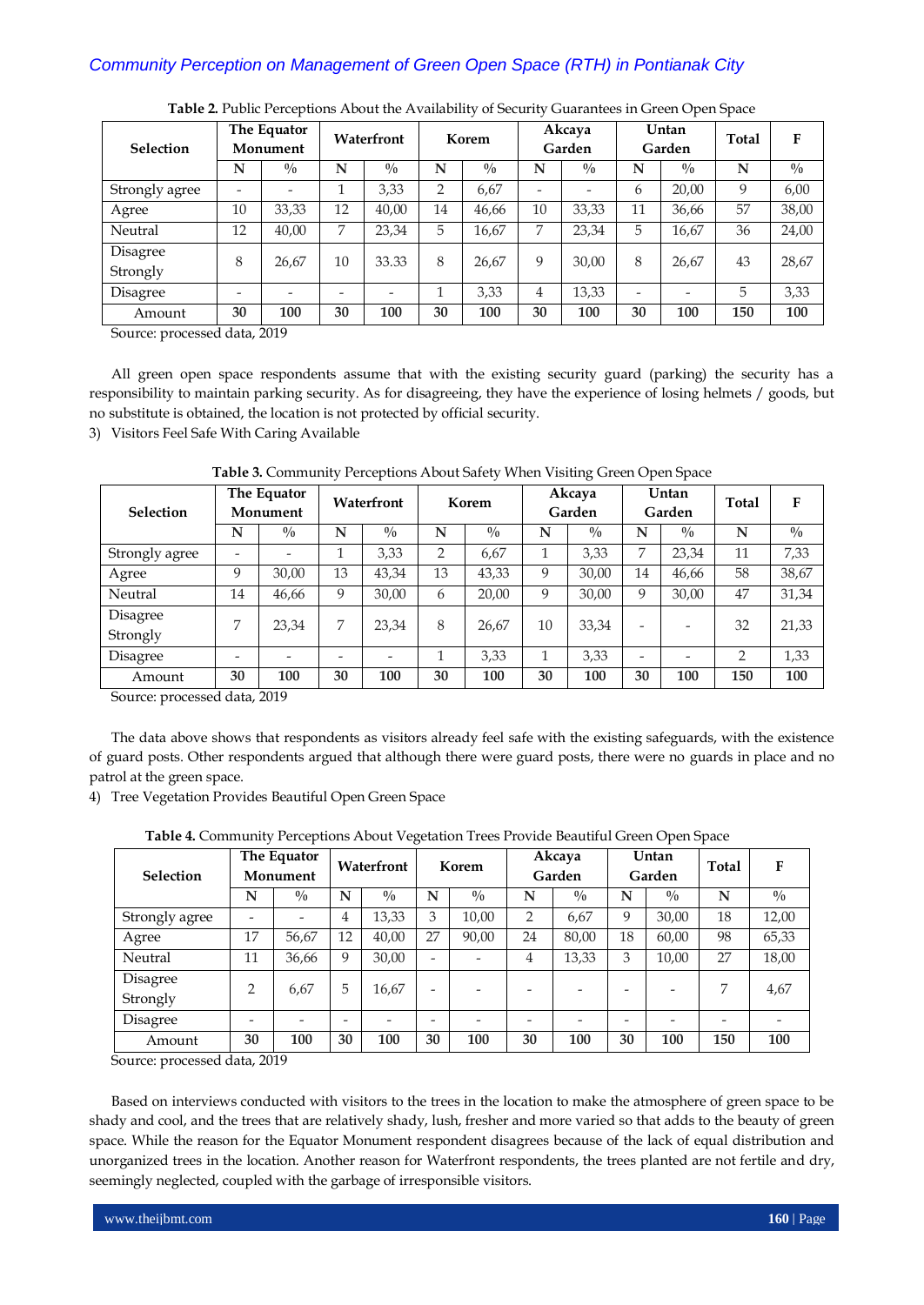| <b>Selection</b>     |                          | The Equator<br>Monument |    | Waterfront    |                          | Korem       |    | Akcaya<br>Garden |    | Untan<br>Garden | Total | F             |
|----------------------|--------------------------|-------------------------|----|---------------|--------------------------|-------------|----|------------------|----|-----------------|-------|---------------|
|                      | N                        | $\frac{0}{0}$           | N  | $\frac{0}{0}$ | N                        | $^{0}/_{0}$ | N  | $^{0}/_{0}$      | N  | $^{0}/_{0}$     | N     | $\frac{0}{0}$ |
| Strongly agree       | $\overline{\phantom{0}}$ |                         | 3  | 10,00         | 3                        | 10,00       |    |                  | 11 | 36,66           | 17    | 11,33         |
| Agree                | 20                       | 66,66                   | 17 | 56,66         | 27                       | 90,00       | 25 | 83,33            | 12 | 40,00           | 100   | 66,67         |
| Neutral              | 7                        | 23,34                   | 5  | 16,67         |                          |             | 5  | 16,67            | 7  | 23,34           | 24    | 16,00         |
| Disagree<br>Strongly | 3                        | 10,00                   | 5  | 16,67         | $\overline{\phantom{0}}$ |             |    |                  |    |                 | 9     | 6,00          |
| Disagree             | -                        |                         |    |               |                          |             |    |                  |    |                 |       |               |
| Amount               | 30                       | 100                     | 30 | 100           | 30                       | 100         | 30 | 100              | 30 | 100             | 150   | 100           |

### 5) Green Open Facilities Support Convenience For Visitors

| Table 5. Community Perceptions About Green Open Facilities Support Convenience for Visitors |
|---------------------------------------------------------------------------------------------|
|                                                                                             |

Source: processed data, 2019

Based on interviews with RTH Tugu Khatulistiwa respondents assess the existing facilities are less able to meet the needs of visitors, lack of public toilets, not many places to sit, many park facilities are damaged / not maintained, not many places to shelter, and parking vehicles are not neat. Waterfornt respondents stated that there are no public toilets available at the location, seating is only at part of the park location, and the garbage is full of rubbish in the trash, causing a bad odor. Other RTHs based on interviews with all three respondents have complete facilities, ranging from parking, toilets, seating, reading parks, children's playgrounds and can be used as a sports venue.

6) The creativity of Green Open Space Design Showcases and Conceptual Buildings

|                  |                          | <b>Table 0.</b> I ablic I electribilis About the Design of Green Open Space |    |             |                          |               |    |                  |    |                 |       |               |
|------------------|--------------------------|-----------------------------------------------------------------------------|----|-------------|--------------------------|---------------|----|------------------|----|-----------------|-------|---------------|
| <b>Selection</b> |                          | The Equator<br>Monument                                                     |    | Waterfront  |                          | Korem         |    | Akcaya<br>Garden |    | Untan<br>Garden | Total | F             |
|                  | N                        | $^{0}/_{0}$                                                                 | N  | $^{0}/_{0}$ | N                        | $\frac{0}{0}$ | N  | $^{0}/_{0}$      | N  | $^{0}/_{0}$     | N     | $\frac{0}{0}$ |
| Strongly agree   | $\overline{\phantom{0}}$ |                                                                             | 2  | 6.66        | 3                        | 10.00         | -  |                  | 10 | 33,34           | 15    | 10,00         |
| Agree            | 20                       | 66,66                                                                       | 18 | 60,00       | 27                       | 90,00         | 20 | 66,66            | 17 | 56,66           | 102   | 68,00         |
| Neutral          | 8                        | 26,67                                                                       | 5  | 16,67       | -                        |               | 8  | 26,67            | 3  | 10,00           | 24    | 16,00         |
| Disagree         | $\overline{2}$           | 6,67                                                                        | 5  | 16,67       | $\overline{\phantom{0}}$ |               | 2  | 26,67            | -  |                 | Q     | 6,00          |
| Strongly         |                          |                                                                             |    |             |                          |               |    |                  |    |                 |       |               |
| Disagree         | $\overline{\phantom{0}}$ |                                                                             |    |             |                          |               |    |                  |    |                 |       |               |
| Amount           | 30                       | 100                                                                         | 30 | 100         | 30                       | 100           | 30 | 100              | 30 | 100             | 150   | 100           |

**Table 6.** Public Perceptions About the Design of Green Open Space

Source: processed data, 2019

The Equator Monument and Akcaya Garden show that green space is still in its original form, although there are additions, but it does not change the original atmosphere much, giving the impression of nostalgia for the people who enjoy it. As for those who say disagree, they argue that the need for revamping the design to be more beautiful and modern. The other three green spaces expressed the same opinion that the design was conceptual. However, those who said they did not agree with the conceptual Waterfront, the reason was that the RTH location was considered too small and only extended so that visitors could not move freely in carrying out activities.

7) Easy Access to Green Open Space Locations

| Selection            |    | The Equator<br>Monument |    | Waterfront  |                          | Korem    |                          | Akcaya<br>Garden |                | Untan<br>Garden          | Total | F             |
|----------------------|----|-------------------------|----|-------------|--------------------------|----------|--------------------------|------------------|----------------|--------------------------|-------|---------------|
|                      | N  | $\frac{0}{0}$           | N  | $^{0}/_{0}$ | N                        | $^{0/0}$ |                          | $\frac{0}{0}$    | N              | $^{0}/_{0}$              | N     | $\frac{0}{0}$ |
| Strongly agree       | 2  | 6,66                    | 2  | 6,66        | 3                        | 10.00    | 5                        | 16,67            | 7              | 23,34                    | 19    | 12,67         |
| Agree                | 19 | 63,33                   | 18 | 60.00       | 27                       | 90.00    | 21                       | 70.00            | 23             | 76.66                    | 108   | 72,00         |
| Neutral              | 7  | 23,34                   | 5  | 16,67       | $\overline{\phantom{0}}$ |          | 4                        | 13,33            | $\overline{a}$ | $\overline{\phantom{0}}$ | 16    | 10,66         |
| Disagree<br>Strongly | 2  | 6,67                    | 5  | 16,67       | $\overline{\phantom{0}}$ |          | $\overline{\phantom{0}}$ |                  | -              | -                        |       | 4,67          |

**Table 7.** Community Perception on the Ease of Access to Green Open Spaces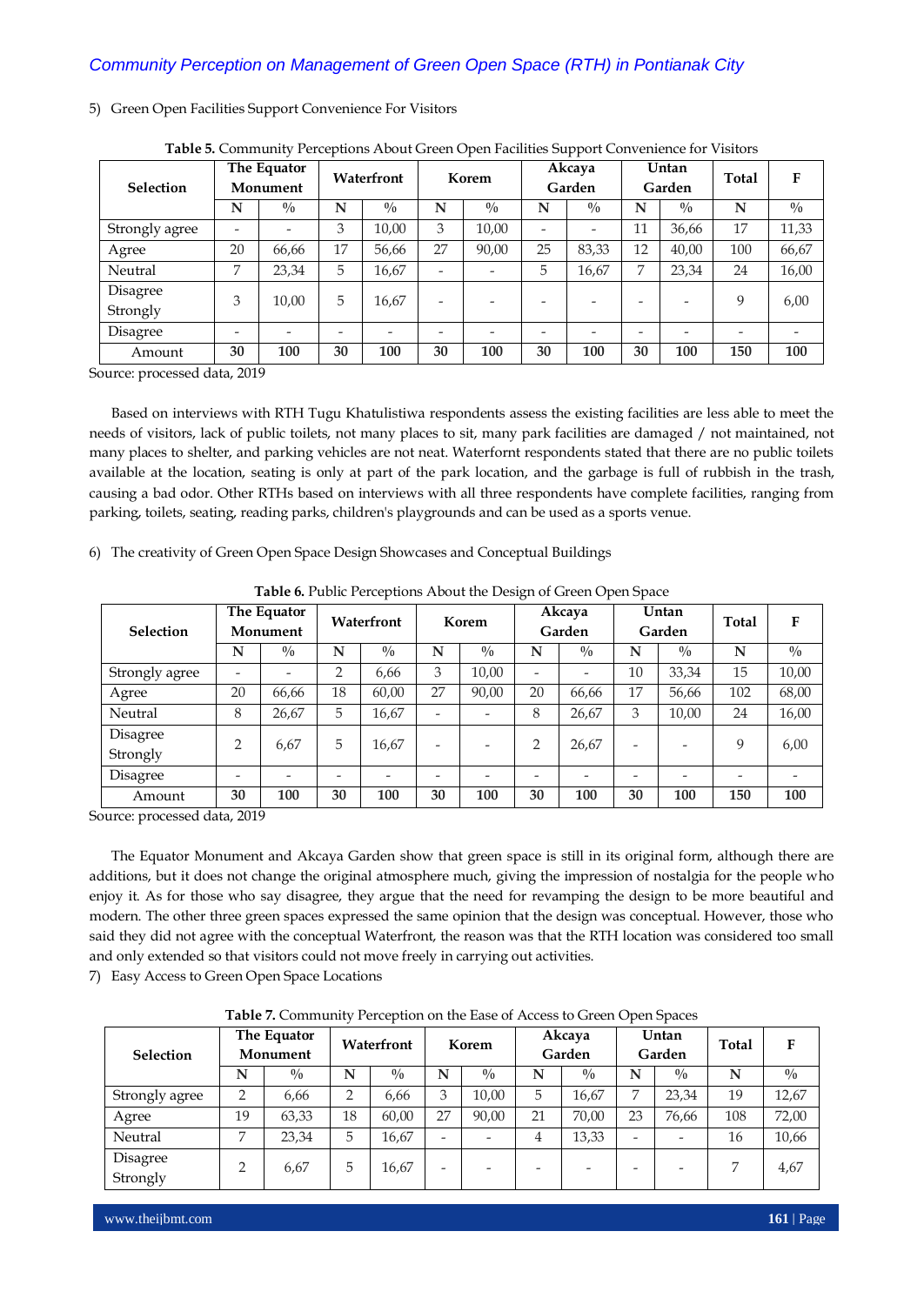| $\mathbf{r}$<br>Disagree |    | $\overline{\phantom{0}}$ | $\overline{\phantom{0}}$ |           |    | $\overline{\phantom{0}}$ | $\overline{\phantom{a}}$ |     | $\overline{\phantom{a}}$ | $\overline{\phantom{a}}$ |             |     |
|--------------------------|----|--------------------------|--------------------------|-----------|----|--------------------------|--------------------------|-----|--------------------------|--------------------------|-------------|-----|
| Amoun                    | 30 | 100<br>__                | 30                       | 100<br>__ | 30 | 100                      | 30                       | 100 | 30                       | 100                      | 150<br>____ | 100 |

Source: processed data, 2019

Equator Monument is ideal and easily accessible, they think the location is on the edge of the highway and passed by public transportation. The opinion does not agree, because the location is far from the center of Pontianak and there is no expansion of the road to the location so that there is often a traffic jam when heading to the location. RTH Waterfront has easy access to the Waterfront location. They argue, the location is in the middle of the city so that it can be enjoyed by the community and the location is traversed by public transportation routes. But there are states not agree, because even though bypassed public transportation visitors still have to walk. While the other three green openings produced a positive response, namely the location is very easy to access because the three locations are in the middle of the city, alongside a highway, and traversed by public and online transportation.

8) Condition and Availability of Lighting Facilities as well as Plants in the Area of Green Open Space to Support the Creation of Beautiful Green Space

9)

**Table 8.** Community Perceptions About the Conditions and Availability of Lighting Facilities and Plants in the Green Open Area Support the Creation of Beautiful Green Open Space

|                  |    | The Equator   |    | Waterfront    |    | Korem                    |                          | Akcaya        |    | Untan                    | <b>Tot</b> | F             |
|------------------|----|---------------|----|---------------|----|--------------------------|--------------------------|---------------|----|--------------------------|------------|---------------|
| <b>Selection</b> |    | Monument      |    |               |    |                          |                          | Garden        |    | Garden                   | al         |               |
|                  | N  | $\frac{0}{0}$ | N  | $\frac{0}{0}$ | N  | $^{0}/_{0}$              | N                        | $\frac{0}{0}$ | N  | $^{0/0}$                 | N          | $\frac{0}{0}$ |
| Strongly agree   | 1  | 3,33          | 3  | 10,00         | 3  | 10,00                    |                          | 3,33          | 9  | 30,00                    | 17         | 11,33         |
| Agree            | 12 | 40,00         | 18 | 60,00         | 27 | 90,00                    | 22                       | 73,33         | 17 | 56,67                    | 96         | 64,00         |
| Neutral          | 12 | 40.00         | 8  | 26,67         | ۰  | $\overline{\phantom{0}}$ | 5                        | 16,67         | 3  | 10,00                    | 28         | 18,67         |
| Disagree         | 5  | 16,67         |    | 3,33          | -  | $\overline{\phantom{0}}$ | 2                        | 6,67          | 1  | 3,33                     | 9          | 6,00          |
| Strongly         |    |               |    |               |    |                          |                          |               |    |                          |            |               |
| Disagree         |    | -             | -  |               |    | $\overline{\phantom{0}}$ | $\overline{\phantom{a}}$ |               | -  | $\overline{\phantom{0}}$ | ۰          |               |
| Amount           | 30 | 100           | 30 | 100           | 30 | 100                      | 30                       | 100           | 30 | 100                      | 150        | 100           |

Source: processed data, 2019

The Equator Monument shows that there were respondents who disagreed because, not neatly arranged lights in lighting facilities, plus lights that were not bright and dead. Respondents of RTH Akcaya Garden and Untan Garden argued that they did not agree, they stated that there were still locations that were not yet well-lit, far from security scrutiny so that they were feared to lead to crime.

10) Green Open Space Provides Adequate Cleaning Facilities (Clean Water And Trash)

| Selection            |    | The Equator<br>Monument |    | Waterfront  |                | Korem         |    | Akcaya<br>Garden         |    | Untan<br>Garden          | Total | F             |
|----------------------|----|-------------------------|----|-------------|----------------|---------------|----|--------------------------|----|--------------------------|-------|---------------|
|                      | N  | $\frac{0}{0}$           | N  | $^{0}/_{0}$ | N              | $\frac{0}{0}$ | N  | $^{0}/_{0}$              | N  | $\frac{0}{0}$            | N     | $\frac{0}{0}$ |
| Strongly agree       |    | 3,33                    | 1  | 3.33        | $\overline{2}$ | 6,67          | -  | $\overline{\phantom{a}}$ | 8  | 26,67                    | 12    | 8,00          |
| Agree                | 5  | 16,67                   | 10 | 33,34       | 13             | 43,33         | 14 | 46,67                    | 13 | 43,33                    | 55    | 36,67         |
| Neutral              | 13 | 43,33                   | 11 | 36,67       | 6              | 20,00         | 9  | 30,00                    | 8  | 26,67                    | 47    | 31,33         |
| Disagree<br>Strongly | 11 | 36,67                   | 8  | 26,66       | 9              | 30,00         | 7  | 23,33                    | 1  | 3,33                     | 36    | 24,00         |
| Disagree             | ۰  |                         | ۰  | ۰           | ۰              |               |    | ۰                        | -  | $\overline{\phantom{0}}$ |       |               |
| Amount               | 30 | 100                     | 30 | 100         | 30             | 100           | 30 | 100                      | 30 | 100                      | 150   | 100           |

**Table 9.** Community Perception of Green Open Space Provides Cleaning Facilities

Source: processed data, 2019

The Equator Monument respondents stated that the provision of clean water was very difficult to obtain. And respondents' criticism of available trash bins is not only as a complement, so it is not controlled by the RTH janitor. Waterfront respondents indicated that they thought that the RTH manager had tried to provide facilities but that all visitors must have a concern to be cared for together. With the availability of sanitation facilities in the form of clean water and adequate rubbish bins, based on interviews they regretted the rubbish bins were not in accordance with the volume of rubbish or the absence of sanitation workers in the field, so that the rubbish bin was filled to the point of falling and caused unpleasant odors.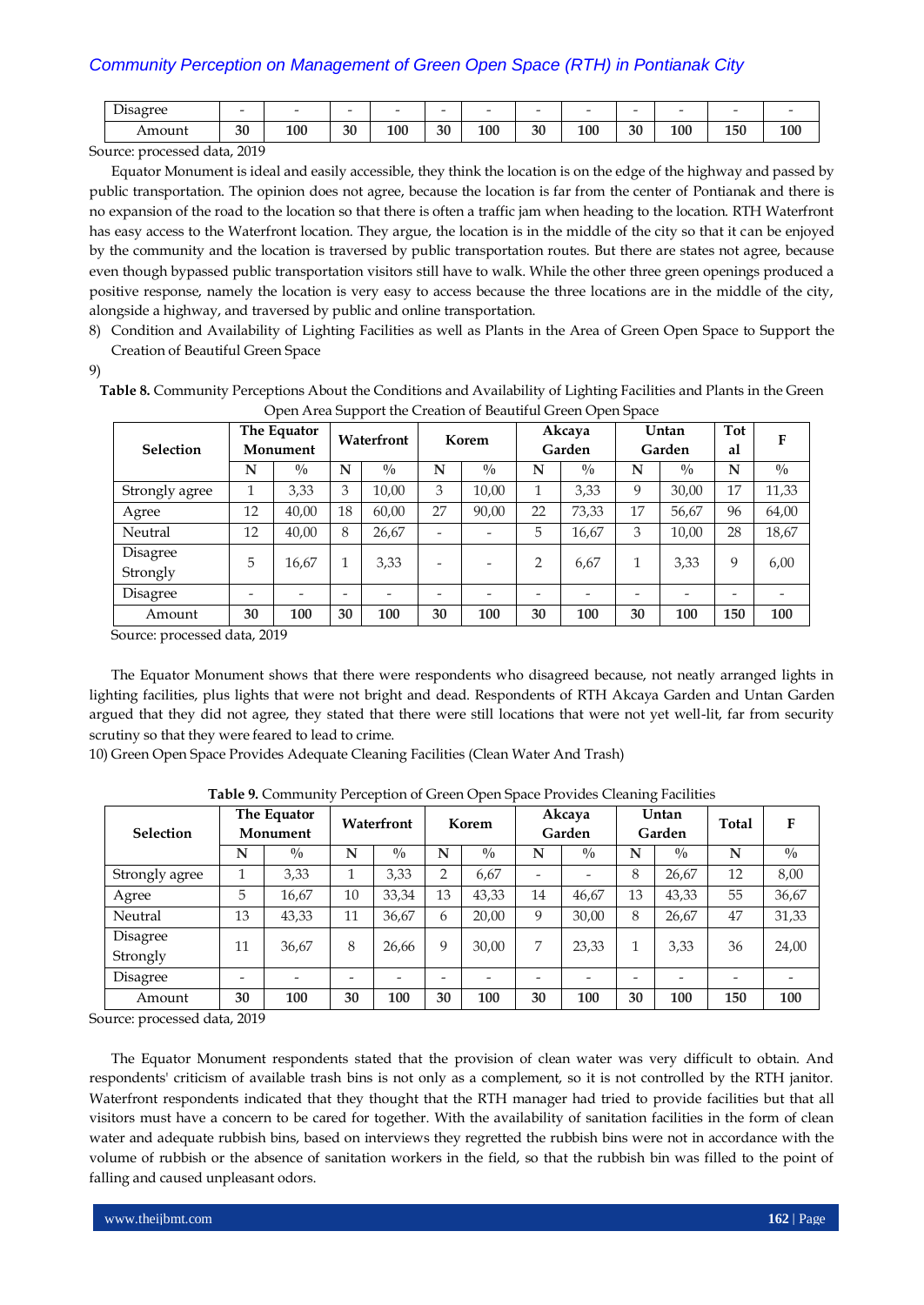Other RTH respondents indicated that respondents assessed the existence of a toilet area with a guardian so that clean water could be controlled. But there are still those who disagree, their reason is that there are still many visitors littering, this is an indication of whether the visitor's character or visitors may be difficult to find an available trash. 11) Level of Ability of Green Open Space to Accommodate Activities of Visitors classified as Adequate

| Selection            |                          | The Equator<br>Monument |    | Waterfront    |                | Korem       |                          | Akcaya<br>Garden         | Untan<br>Garden          |                          | Total | F           |
|----------------------|--------------------------|-------------------------|----|---------------|----------------|-------------|--------------------------|--------------------------|--------------------------|--------------------------|-------|-------------|
|                      | N                        | $^{0}/_{0}$             | N  | $\frac{0}{0}$ | N              | $^{0}/_{0}$ | N                        | $^{0}/_{0}$              | N                        | $^{0}/_{0}$              | N     | $^{0}/_{0}$ |
| Strongly agree       | $\overline{\phantom{0}}$ |                         | 1  | 3,33          | $\overline{2}$ | 6,67        | $\overline{\phantom{0}}$ | $\overline{\phantom{0}}$ | 8                        | 26,67                    | 11    | 7,33        |
| Agree                | 11                       | 36,66                   | 11 | 36,67         | 27             | 90.00       | 15                       | 50.00                    | 15                       | 50,00                    | 79    | 52,67       |
| Neutral              | 10                       | 33,34                   | 12 | 40,00         | 1              | 3,33        | 11                       | 36,67                    | 7                        | 23,33                    | 41    | 27,33       |
| Disagree<br>Strongly | 9                        | 30,00                   | 6  | 20,00         | -              |             | $\overline{4}$           | 13,33                    | $\overline{\phantom{0}}$ | ٠                        | 19    | 12,67       |
| Disagree             | -                        |                         | -  |               |                | ۰           | -                        | $\overline{\phantom{0}}$ | -                        | $\overline{\phantom{0}}$ |       |             |
| Amount               | 30                       | 100                     | 30 | 100           | 30             | 100         | 30                       | 100                      | 30                       | 100                      | 150   | 100         |

**Table 10.** Public Perceptions About the Ability of the Capacity of Green Open Space to Accommodate Visitor Activities classified as Adequate

Source: processed data, 2019

The Equator Monument respondent shows that the limited space for visitors (RTH location is not extensive) makes visitors limited activity. The reason for their Waterfront respondents is that there are still many illegal traders entering restricted areas and using green space, which disrupts visitors' activities. As for Park Akcaya respondents, they disagreed, the reason was that there were not many seats that could accommodate many visitors, and the location did not have a view that could be enjoyed.

12) Diversity of Types of Play Facilities / Activities Sufficient for Visitors

| <b>Selection</b> | The Equator<br>Monument |                | Waterfront |             | Korem                    |                          | Akcaya<br>Garden |               | Untan<br>Garden |                | <b>Total</b> | F             |
|------------------|-------------------------|----------------|------------|-------------|--------------------------|--------------------------|------------------|---------------|-----------------|----------------|--------------|---------------|
|                  | N                       | $^{0}/_{0}$    | N          | $^{0}/_{0}$ | N                        | $\frac{0}{0}$            | N                | $\frac{0}{0}$ | N               | $^{0/0}$       | N            | $\frac{0}{0}$ |
| Strongly agree   |                         | $\overline{a}$ | -          |             | 2                        | 6,67                     | 1                | 3,33          | 11              | 36,66          | 14           | 9,33          |
| Agree            | 10                      | 33.33          | 18         | 60,00       | 28                       | 93,33                    | 15               | 50,00         | 12              | 40,00          | 83           | 55,33         |
| Neutral          | 10                      | 33,33          | 5          | 16,67       | $\qquad \qquad$          | $\overline{\phantom{0}}$ | 8                | 26,67         | 5               | 16,67          | 28           | 18,67         |
| Disagree         | 10                      | 33,34          | 7          | 23,33       | $\overline{\phantom{a}}$ | $\overline{\phantom{0}}$ | 6                | 20,00         | $\overline{2}$  | 6,67           | 25           | 16,67         |
| Strongly         |                         |                |            |             |                          |                          |                  |               |                 |                |              |               |
| Disagree         | ٠                       | $\overline{a}$ | ۰          |             | ٠                        | $\overline{\phantom{0}}$ |                  |               | -               | $\overline{a}$ |              |               |
| Amount           | 30                      | 100            | 30         | 100         | 30                       | 100                      | 30               | 100           | 30              | 100            | 150          | 100           |

**Table 11.** Community Perception About Diversity Types of Play Facilities / Activities Sufficient for Visitors

Source: processed data, 2019

The Equator Monument shows that there are a lot of empty spaces that are not used so that the manager does not seem to maximize the existing location, can be used as a reading room or other. Waterfront respondents felt they felt the location provided was inadequate for concert, exhibition and bazaar activities. As for the next two green open spaces, Akcaya Garden and Untan Garden, respondents said that the location was very flexible, starting from morning for sports to night for the night market, coupled with reading park facilities.

13) Condition of Facilities and Infrastructure (Seats, Gazebos, Shelters, Play Facilities, Other Assistance and Support) Available and Can Be Used Well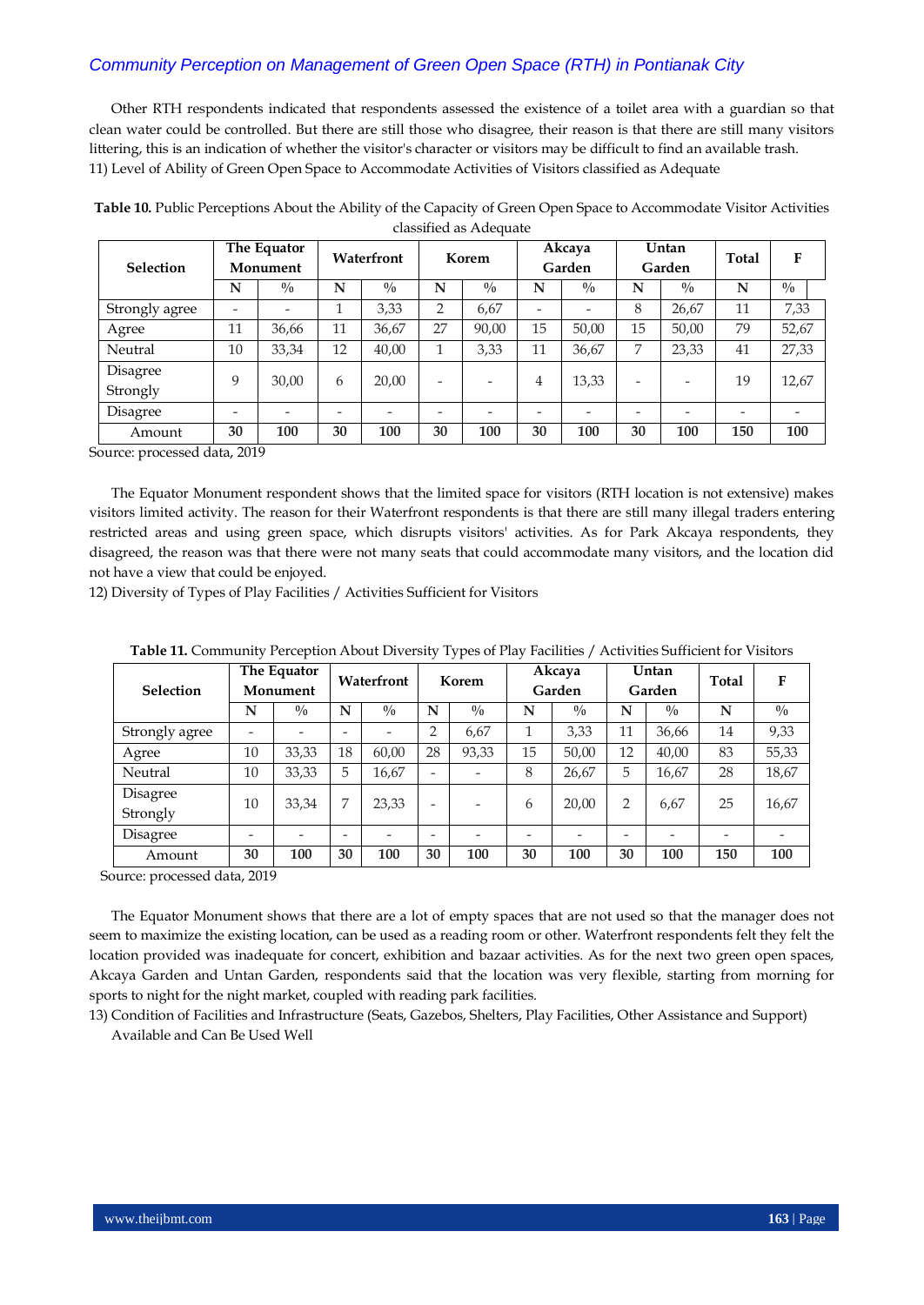| Selection            | The Equator<br>Monument  |                          | Waterfront               |                          | Korem                    |                          | Akcaya<br>Garden         |             | Untan<br>Garden |             | Total | F             |
|----------------------|--------------------------|--------------------------|--------------------------|--------------------------|--------------------------|--------------------------|--------------------------|-------------|-----------------|-------------|-------|---------------|
|                      | N                        | $\frac{0}{0}$            | N                        | $\frac{0}{0}$            | N                        | $^{0}/_{0}$              | N                        | $^{0}/_{0}$ | N               | $^{0}/_{0}$ | N     | $\frac{0}{0}$ |
| Strongly agree       |                          | 3,33                     | и                        | 3,33                     | ∍                        | 6,67                     |                          | 3,33        | 7               | 23,33       | 12    | 8,00          |
| Agree                | 7                        | 23,33                    | 18                       | 60,00                    | 28                       | 93,33                    | 16                       | 53,33       | 17              | 56,67       | 86    | 57,33         |
| Neutral              | 8                        | 26,67                    | 4                        | 13,34                    | $\overline{\phantom{0}}$ | $\overline{\phantom{0}}$ | 10                       | 33,34       | 6               | 20,00       | 28    | 18,67         |
| Disagree<br>Strongly | 14                       | 46,67                    | 7                        | 23,33                    | $\overline{\phantom{0}}$ |                          | 3                        | 10,00       | -               | -           | 24    | 16,00         |
| Disagree             | $\overline{\phantom{0}}$ | $\overline{\phantom{0}}$ | $\overline{\phantom{a}}$ | $\overline{\phantom{a}}$ | $\overline{\phantom{0}}$ | ۰                        | $\overline{\phantom{a}}$ |             | -               | -           | ۰     |               |
| Amount               | 30                       | 100                      | 30                       | 100                      | 30                       | 100                      | 30                       | 100         | 30              | 100         | 150   | 100           |

**Table 12.** Community Perception of the Condition of Facilities and Infrastructure

Source: processed data, 2019

Tugu Khatulistiwa respondents stated that there was a construction of new facilities and infrastructure, but it was not properly guarded / cared for, either by irresponsible visitors or the management's inability to guard against irresponsible visitors. RTH Waterfront respondents considered that there is still a lack of seats, play facilities, toilets, which can accommodate a large volume of visitors. RTH Akcaya Garden shows that respondents assess existing facilities and infrastructure, but are not sufficient to meet the volume of visitors.

14) Availability of Ease of Access to the Use of Facilities Available in Green Open Space

| <b>Selection</b>     | The Equator<br>Monument  |                          | Waterfront               |               | Korem                    |                          | Akcaya<br>Garden |             | Untan<br>Garden |                          | Total | F             |
|----------------------|--------------------------|--------------------------|--------------------------|---------------|--------------------------|--------------------------|------------------|-------------|-----------------|--------------------------|-------|---------------|
|                      | N                        | $\frac{0}{0}$            | N                        | $\frac{0}{0}$ | N                        | $^{0}/_{0}$              | N                | $^{0}/_{0}$ | N               | $^{0}/_{0}$              | N     | $\frac{0}{0}$ |
| Strongly agree       | $\overline{\phantom{0}}$ | -                        | 5                        | 16,67         | $\overline{2}$           | 6,67                     |                  | 3,33        | 6               | 20,00                    | 14    | 9,33          |
| Agree                | 11                       | 36,67                    | 17                       | 56,66         | 28                       | 93,33                    | 16               | 53,33       | 18              | 60,00                    | 90    | 60,00         |
| Neutral              | $\overline{\phantom{0}}$ | $\overline{\phantom{0}}$ | 5                        | 16,67         | $\overline{\phantom{0}}$ | $\overline{\phantom{0}}$ | 12               | 40,00       | 6               | 20,00                    | 23    | 15,33         |
| Disagree<br>Strongly | 8                        | 26,67                    | 3                        | 10.00         | -                        | $\overline{\phantom{a}}$ |                  | 3,33        | -               | $\overline{\phantom{0}}$ | 12    | 8,00          |
| Disagree             | 11                       | 36,66                    | $\overline{\phantom{0}}$ |               | $\overline{\phantom{0}}$ |                          |                  |             |                 |                          | 11    | 7,34          |
| Amount               | 30                       | 100                      | 30                       | 100           | 30                       | 100                      | 30               | 100         | 30              | 100                      | 150   | 100           |

**Table 13.** Public Perception of the Ease of Access to the Use of Facilities Available in Green Open Space

Source: processed data, 2019

Tugu Khatulistiwa respondents showed that respondents felt difficulties, distance and the condition of the facilities that are not well maintained. RTH Waterfront shows respondents assume that the existing facilities are not yet fully used or are still in the stage of repair / development. The RTH Korem and Untan Garden produced positive respondents' opinions, they argued that the design of the RTH about the location of existing facilities was well organized, so that the visitors had no difficulty in finding and leaving all the existing facilities. RTH Akcaya Garden shows that respondents consider the lack of facilities to accommodate RTH visitors.

#### **V. Conclusion**

Based on the results of the discussion that has been presented previously, it was concluded that the perception of the majority of respondents on the management of Green Open Space in general is already good, but it is undeniable that there are still a small number of respondents arguing that they do not agree with the management of Green Open Space that has been able to meet the RTH standards as needs Public.

### **VI. Recommendations**

Based on the conclusions, the researchers recommend:

1) The good response of visitors to Green Open Space reflects the community's need for Green Open Space in Pontianak City is very important, thus the local government can increase the quantity of Green Open Space according to the minimum standard of 30% according to the Spatial Planning Law, as well as having icons to be characteristic typical.